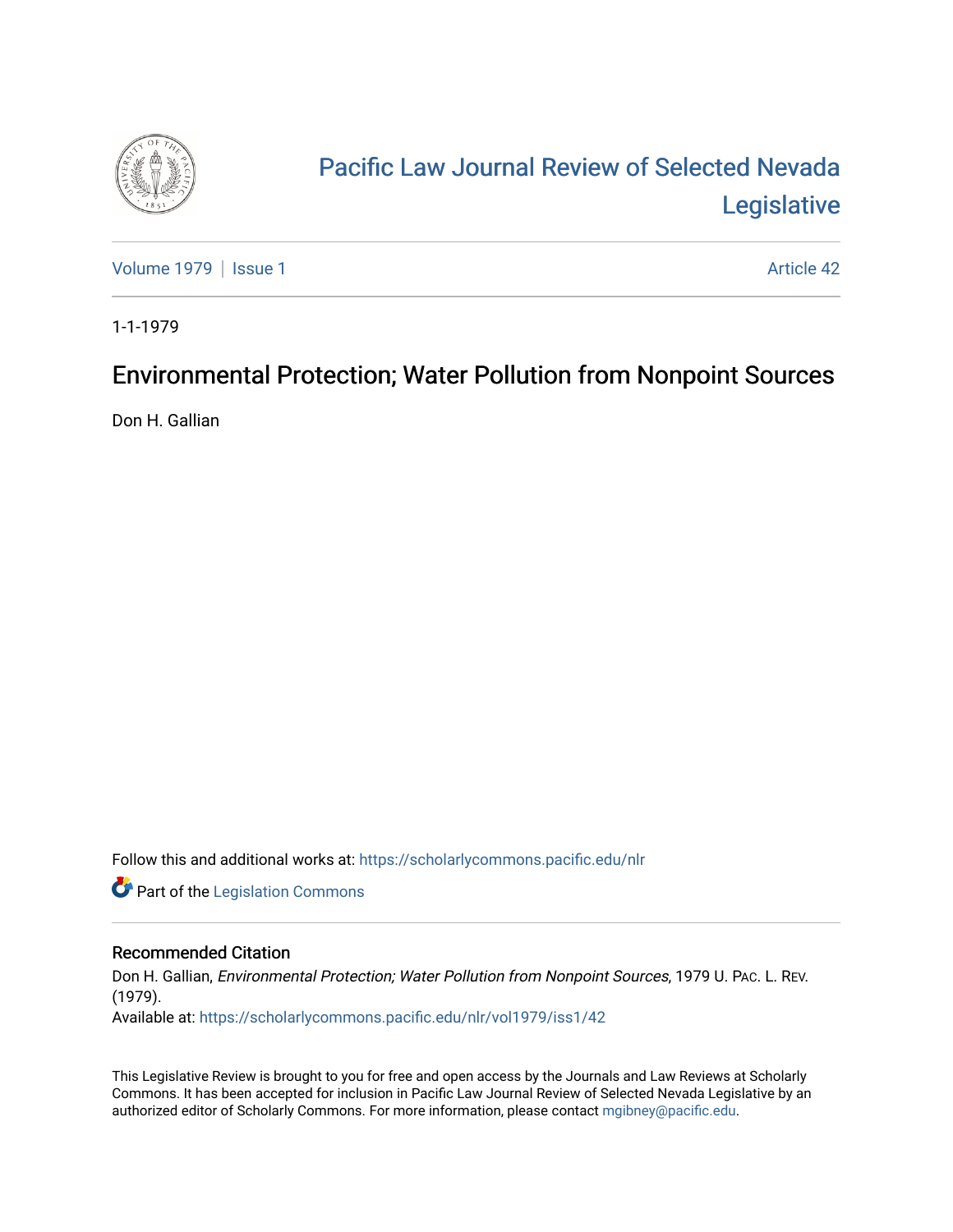Adds to NRS Chapter 445

Amends NRS 445.132, 445.133, 445.176, 445.196,

445.201, 445.244, 445.27 4, 445.317' 445.331,445.334

AB 572 {Committee on Environment and Public Resources); STATS 1979, Ch 528

Chapter 528, providing for the control of water pollution from nonpoint sources and the protection of high grade water, was passed in response to the Federal Water Pollution Control  $Act^{\dagger}$  which requires each state to develop water pollution control programs. <sup>2</sup> The state legislature has declared its policy to: (a) maintain the quality of the waters of Nevada consistent with public health and enjoyment; (b) propagate and protect terrestrial and aquatic life; (c) protect the operation of existing industries, agriculture, and the economic development of the state; and (d) encourage and promote methods of waste collection and pollution control for all significant sources of water pollution including nonpoint and point sources. 3

A point source is any discernible confined conveyance from which pollutants are discharged, but the term does not include the return flow from irrigated agriculture.<sup>4</sup> A diffuse source is one that is diffused to the extent that it is not readily discernible and cannot be confined to any discernible conveyance.  $\rm ^5$ 

The state environmental commission (hereinafter "commission") will establish water quality standards necessary to maintain the designated beneficial use of the water. $6$  These standards must protect the propagation of fish, shellfish, and other wildlife and provide for recreation in and on the water, if reasonably attainable.<sup>7</sup> Additionally, the commission may prescribe controls for nonpoint sources if the sources are significantly causing or adding to water pollution or if the controls are necessary to prevent the degradation of high quality water.<sup>8</sup>

Chapter 528 also provides that surface water of higher quality than the standards of this chapter must be maintained at that higher quality.  $9$  Anyone who contributes new or increased pollution to such water must provide pollution controls which (i) if the discharge is from a nonpoint source, are reasonably calculated to achieve control over pollution; and (ii) if the discharge is from a point source,

118